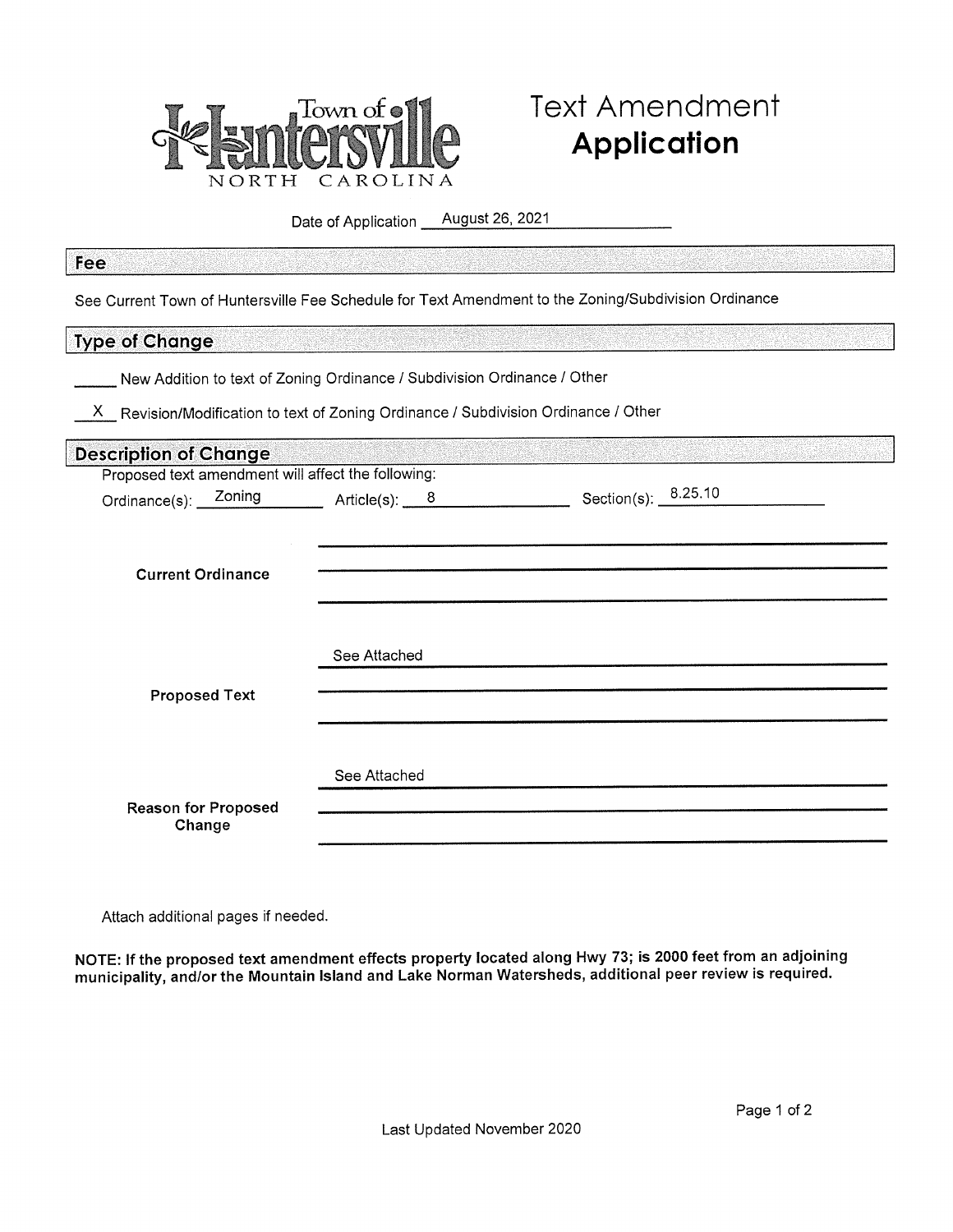| <b>Applicant</b>                                                                                                | (ASIA) ASTROLOGIA (ASIA) ATALIA (ASIA) ATALIA (ATALIA)                                                                                                                                                                        |  |  |
|-----------------------------------------------------------------------------------------------------------------|-------------------------------------------------------------------------------------------------------------------------------------------------------------------------------------------------------------------------------|--|--|
| Printed Name                                                                                                    | Sherrie Chaffin / Trinity Capital Advisors, LLC                                                                                                                                                                               |  |  |
|                                                                                                                 |                                                                                                                                                                                                                               |  |  |
|                                                                                                                 | Signature 12 /<br>____Date___                                                                                                                                                                                                 |  |  |
| Title Director of Development Email sls@trinitycapitaladvisors.com                                              |                                                                                                                                                                                                                               |  |  |
|                                                                                                                 | Address of Applicant 440 S. Church Street, Suite 800, Charlotte, NC 28202                                                                                                                                                     |  |  |
| Property Owner (if different than applicant) and the contract of the contract of the contract of the contract o |                                                                                                                                                                                                                               |  |  |
|                                                                                                                 |                                                                                                                                                                                                                               |  |  |
|                                                                                                                 | Corporation Clumited Liability Company Cl Trust Cl Partnership Cl Other: Company Cl Limited Liability Company Cl Trust Cl Partnership Cl Other:                                                                               |  |  |
|                                                                                                                 | Signature subsequently and the state of the state of the state of the state of the state of the state of the state of the state of the state of the state of the state of the state of the state of the state of the state of |  |  |
|                                                                                                                 |                                                                                                                                                                                                                               |  |  |
|                                                                                                                 |                                                                                                                                                                                                                               |  |  |

Property owner hereby grants permission to the Town of Huntersville personnel to enter the subject property for any purp this application.

Every owner of each parcel included in this application, or the owner (s) duly authorized agent, must sign this application. If signed by an agent on behalf of the Owner, this petition MUST be accompanied by a Limited Power of Attorney signed by the property owner (s) and notarized, specifically authorizing the agent to act on the owner (s) behalf in signing this application. Failure of each owner, or their duly authorized agent, to sign, or failure to include the authority of the agent signed by the property owner, will result in an INVALID APPLICATION. If additional space is needed for signatures, attach the Town of Huntersville Signature Addendum Form.

## **Contact Information**

**Town of Huntersville Planning Department** PO Box 664 Huntersville, NC 28070 Phone: Fax: Physical Address: Website:

704-875-7000 704-875-6546 105 Gilead Road, Third Floor, Huntersville, NC 28078 https://www.huntersyille.org/228/Planning-Department

Date Received By Planning Department: \_\_\_\_\_

Staff Initials: \_\_\_\_\_\_\_\_\_\_\_\_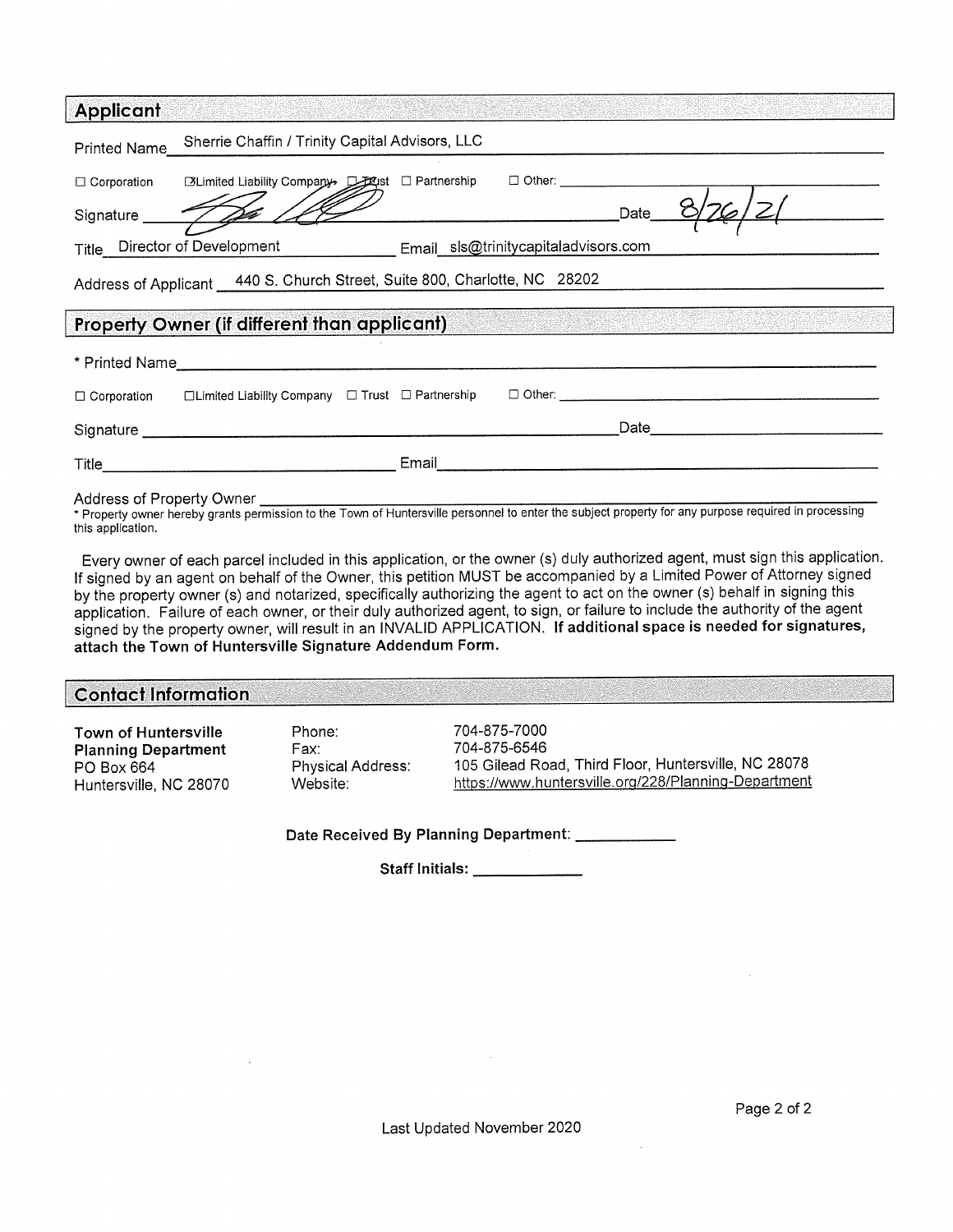## 8.25. 10 and 3.3.2 B.(g) ATTACHMENT TO TEXT AMENDMENT

#### **ORDINANCE: Huntersville Zoning Ordinance**

#### **Sections:**

Section 8.25.10 Buffer Impacts Permitted Under Section 8.25, S.W.I.M.

Section 3.3.2-B Protected Areas (PA-1, PA-2)

## **Party Proposing the Amendment:** Trinity Capital Advisors, LLC

## **Reason for Requested Change:**

1. The proposed amendment is consistent with the Purposes of the Huntersville Zoning Ordinance ( the "Ordinance") as set forth in Article 1.2 which states that the purpose of the zoning regulations is to encourage the most appropriate use of land throughout the corporate area in accordance with the Huntersville Community Plan and other adopted long range plans for the Town of Huntersville.

2. The proposed amendment is consistent with the Vision Statement, 2040 Town of Huntersville Community Plan, by, among other things, helping to provide meaningful economic development, balance the tax base, attract target industries, and provide more opportunities for people to work in Huntersville due to expansion of the industrial and commercial base.

3. The proposed amendment is consistent with the Policy Recommendations, 2040 Town of Huntersville Community Plan, by facilitating industrial and commercial growth in areas that are suitable for business and industrial development.

4. The proposed amendment is consistent with the Policy Recommendations, 2040 Town of Huntersville Community Plan, because the amendment improves a development standard that supports business growth.

5. The proposed amendment adds the Protected Area (PA2) of the Mountain Island Lake Watershed Overlay District (MIL District) to Section 8.25.10 and allows, as part of a conditional zoning, the Board of Commissioners to approve a modification of perennial tributary buffers in the PA2 areas of the MIL District which drain less than 50 acres, without a variance as long as one of the nine mitigation techniques set forth in Subsection 11(b) are implemented. The provision is applicable only to those streams not indicated on the most recent version of the United States Geological Survey (USGS) 1:24,000 scale (7.5 minute) quadrangle topographic maps and therefore do not meet the criteria for a State water supply watershed buffer.

6. Section 3.3.2, Mountain Island Lake Watershed Overlay District, imposes additional buffer restrictions on property that is located in the critical and protected areas of the overlay district. The PA2 of the MIL District is the larger, less restricted area of the overlay district and, as such, a significant amount of property that is designated for Corporate Business in the Community Plan is in the PA2. The PA2 area has fewer restrictions than critical areas because the risk of water quality degradation from pollution is less in the protected areas than in the critical areas. This amendment will allow for industrial and commercial buildings in the Corporate Business, PA2 of the MIL District, that are shown in the 2040 Community Plan as preserved for industrial and commercial businesses, to be built without being required to reduce the size of the building, or not built at all, due to a perennial tributary. Mitigation is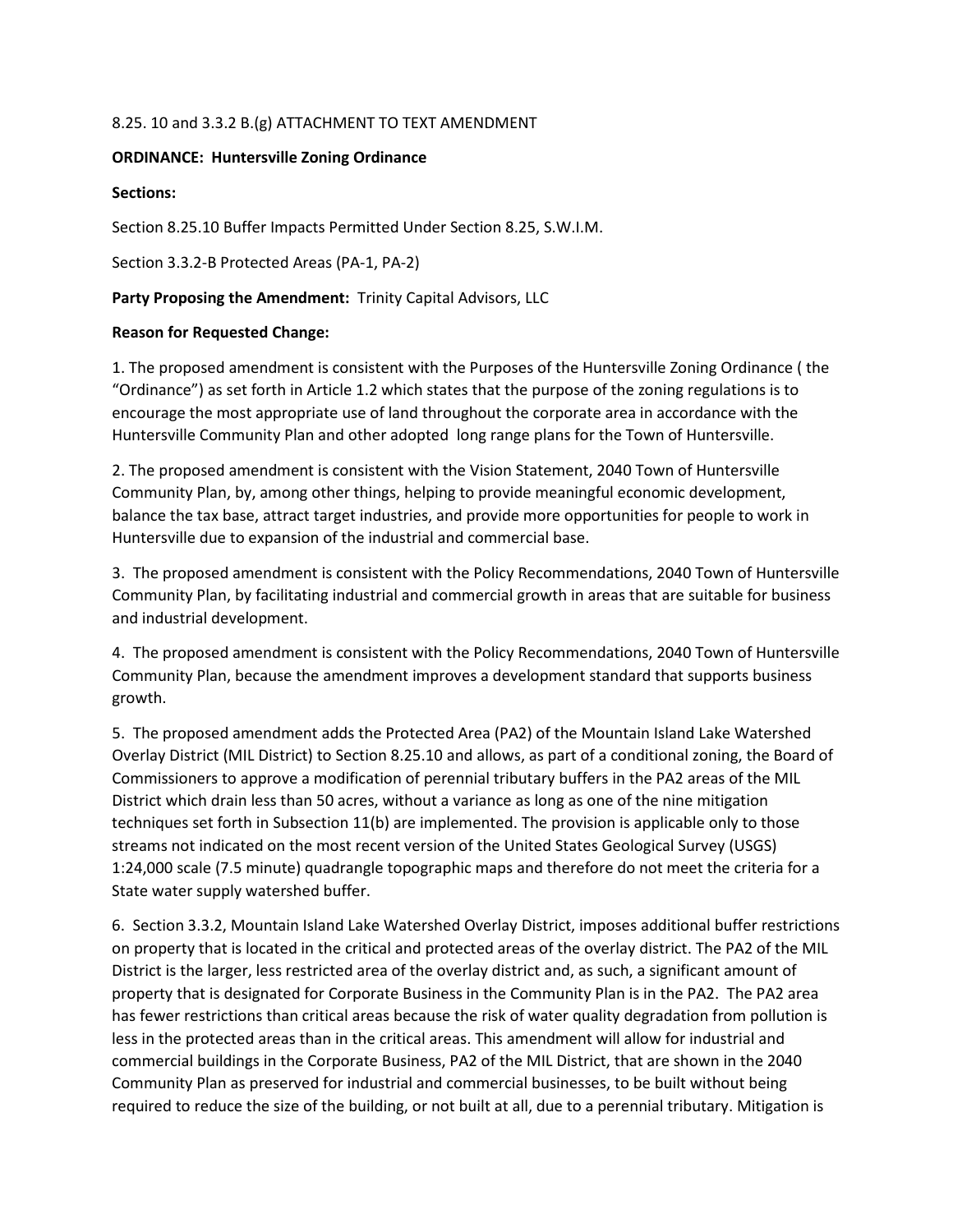still required and the amendment is limited only to those streams not indicated on the most recent version of the United States Geological Survey (USGS) 1:24,000 scale (7.5 minute) quadrangle topographic maps and therefore do not meet the criteria for a State water supply watershed buffer.

## **Proposed Changes to the Ordinance:**

In order to accomplish this purpose, the Applicant proposes the following changes to the Ordinance:

Amend Section 8.25.10 by adding the underlined section to .10:

The following buffer impacts are permitted, but design and construction shall comply with the specifications provided in the Charlotte-Mecklenburg Buffer Implementation Guidelines for stabilization of disturbed areas to minimize negative effects on the quality of surface waters.

Near perpendicular (75° or greater) road crossings for connectivity or transportation links where the Town of Huntersville has granted site plan approval.

• Near perpendicular (75° or greater) utility crossings as approved by Charlotte-Mecklenburg Utilities.

• Parallel water and sewer utility installation as approved by Charlotte-Mecklenburg Utilities, where a logical and appropriate basis for the impact is demonstrated, where disturbance of the Stream Side Zone is minimized to the maximum extent practicable, and where guidelines for restoring vegetation within buffers disturbed as a result of parallel utility installation are met. These guidelines are specified in the Charlotte-Mecklenburg Buffer Implementation Guidelines.

• Public paths and trails parallel to the creek outside the Stream side Zone and near perpendicular stream crossings in any zone. Pathways must use existing and proposed utility alignments or previously cleared areas and minimize tree cutting to the maximum extent practicable. To the extent possible, pathways shall preserve existing drainage patterns and avoid drainage structures that concentrate stormwater.

• Incidental drainage improvements/repairs for maintenance.

• Individual pedestrian paths connecting homeowners to the stream in the form of narrow, pervious footpaths with minimal tree disturbance.

• New domesticated animal trails (farming) where existing trails are lost as a result of action beyond the farmer's control. Stream crossings should be constructed to minimize impacts to the Stream Side Zone and be maintained with fencing perpendicular to and through the buffer to direct animal movement.

• Mitigation approved by a state or federal agency acting pursuant to Sections 401 or 404 of the federal Clean Water Act.

• In the Corporate Business Zoning District as part of an approved conditional zoning, the Board of Commissioners may approve a modification to an intermittent stream buffer and perennial stream buffer draining under 50 acres without a variance subject to implementing one of the nine mitigation techniques in Subsection 11(b) below

• In the event the property is also in the Protected Area (PA2), of the Mountain Island Lake Watershed Overlay District, as defined in Section 3.3.2, and as part of an approved conditional zoning in the Corporate Business Zoning District, the Board of Commissioners may approve a modification to a perennial stream buffer draining under 50 acres without a variance subject to implementing one of the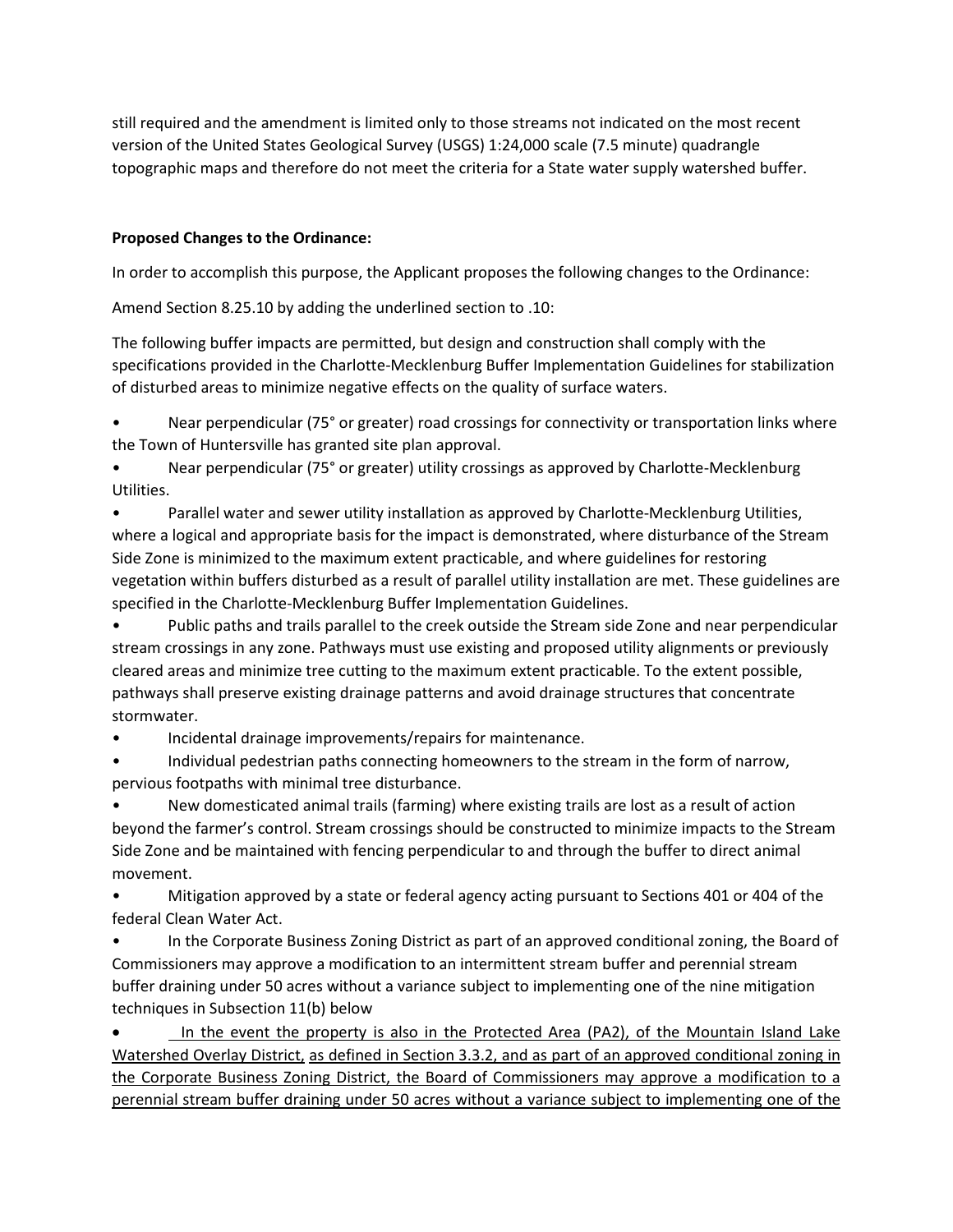nine mitigation techniques in Subsection 11(b) below. This provision is applicable only to those streams not indicated on the most recent version of the United States Geological Survey (USGS) 1:24,000 scale (7.5 minute) quadrangle topographic maps and therefore do not meet the criteria for a State water supply watershed buffer.

Amend Section 3.3.2. B. g) by adding the underlined section as 10):

## g) Buffer Protection

No permanent structures, impervious covers, septic tank systems or any other disturbance of existing vegetation shall be allowed within the buffer except as follows:

1) The surveyed buffer boundary must be clearly marked on-site with orange "tree-protection" or "highhazard" fence prior to any land disturbing activities. Tree protection is required by Section 7.4(3) of this Ordinance.

2) The surveyed buffer boundary must be permanently marked with an iron pin at the intersection of the watershed buffer and each property line following the completion of land disturbing activities and prior to occupancy. Properties greater than 200' in width shall be marked at a maximum of 100' intervals.

3) No trees larger than 2-inch caliper, measured at 6 inches above the existing grade, are to be removed except for dead or diseased trees. Undergrowth and trees less than 2-inch caliper, measured at 6 inches above existing grade, may be removed to be replaced by an effective stabilizing and filtering ground cover based upon the most recent edition of the "Watershed Buffer Guidelines for Mecklenburg County, NC" and as approved by the Mecklenburg County Water Quality Program.

4) Stream bank or shoreline stabilization is allowed as approved on a plan submitted to the Mecklenburg County Engineering Department and the Mecklenburg County Water Quality Program.

5) Water dependent structures and public projects such as road crossings and greenway paths are allowed where no practical alternatives exist. These activities should minimize built-upon area, direct runoff away from surface waters, and maximize the utilization of nonstructural BMPs and pervious materials.

6) During new development or the expansion of existing development, the Town, upon the advice of the Mecklenburg County Water Quality Program, can require enhancement of the existing vegetation in the buffer if necessary so that the buffer can effectively perform its filtering and absorption functions. Buffer enhancement requirements shall be based on the most recent edition of the "Watershed Buffer Guidelines for Mecklenburg County, NC".

7) Mitigation of disturbed buffers required. Should existing vegetation within the buffer be disturbed (except as allowed by this Ordinance) or should vegetation added to a buffer pursuant to paragraph 6) be disturbed, the property owner shall be required to enhance the buffer in accordance with the most recent edition of the "Watershed Buffer Guidelines for Mecklenburg County, NC" so that the buffer can effectively perform its filtering and absorption functions.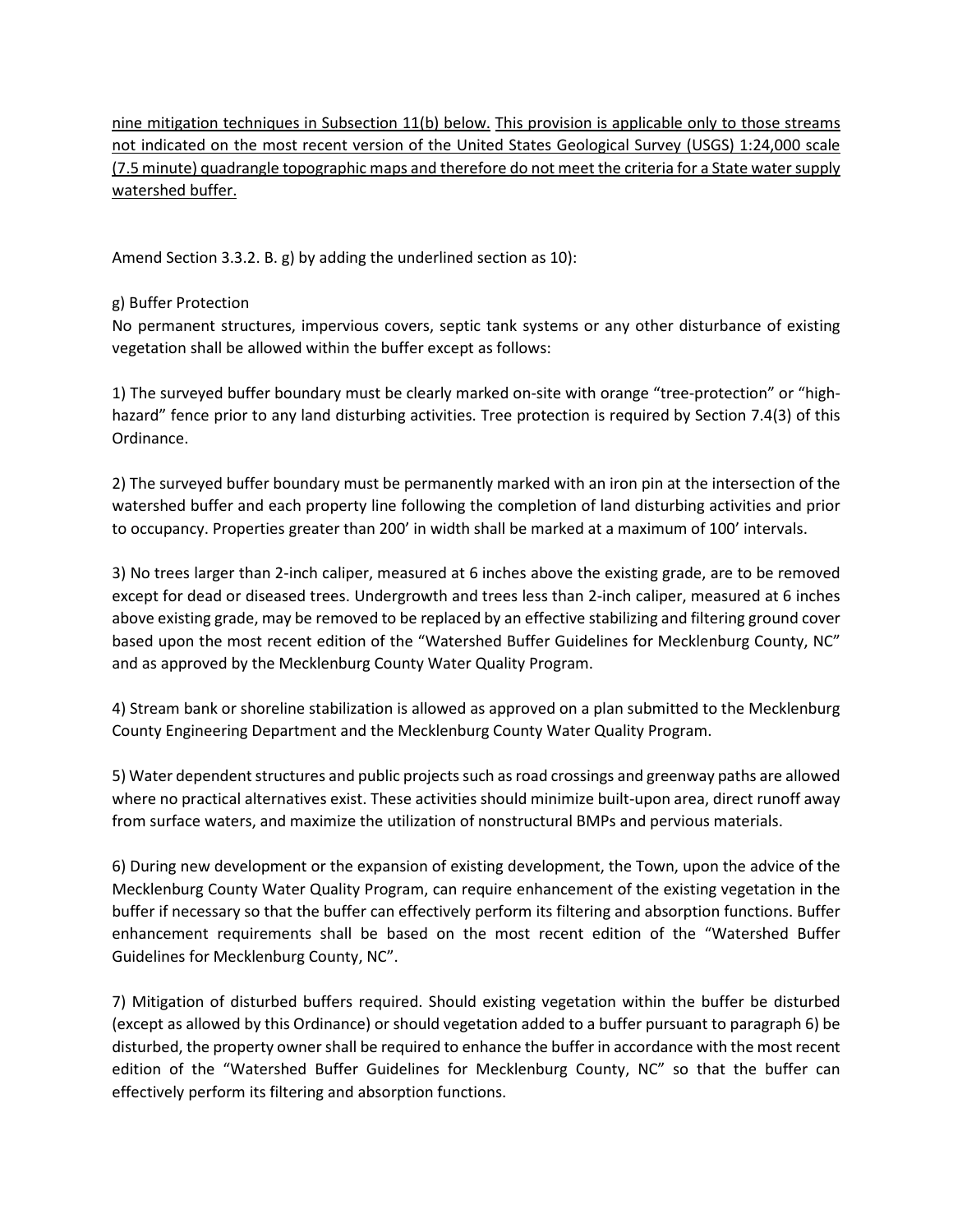8) Non-impervious recreational development and non-impervious pedestrian trails are allowed in the required buffer in compliance with paragraph 3), above. Pathway guidelines are available in the most recent edition of the "Watershed Buffer Guidelines for Mecklenburg County, NC." If in a common area, such development and trails must be located a minimum of 30 feet from the top of the bank on each side of all perennial streams; except for waterfront access points approved by the Town, upon the advice of the Mecklenburg County Water Quality Program.

9) Non-conforming structures and increasing built-upon area may permitted if the following criteria are met:

a. The existing structure (to be expanded) was built prior to the enactment of the 1993 watershed ordinance.

b. The Built-upon area (BUA) of the existing structure must cover a minimum of 10% of the 100-foot buffer on the lot.

c. In Critical Area 1 (CA1), which has a 6% BUA cap, the maximum allowable increase in BUA in the buffers is 2%. In Critical Area 2 (CA2) and Critical Area 3 (CA3), which have a 12% BUA cap and Critical Area 4 (CA4), which has a 24% BUA cap, the maximum allowable increase in BUA is the buffer is 4%.

d. Existing BUA shall not be increased within the State minimum 50-foot buffer.

e. Best Management Practices (BMPs) (including rain gardens and plantings) must be installed to achieve the following removal efficiencies for all BUA on the lot (not just the BUA in the buffer):

i. 85% removal of Total Suspended Solids (TSS)

ii. 60% removal of Total Phosphorus (TP)

f. All BMPs shall be installed or planted in accordance with the Charlotte-Mecklenburg BMP Design Manual and in accordance with Huntersville's Water Quality Ordinance.

g. Maintenance Agreements and Maintenance Plans must be recorded for all BMPs installed and/or planted and the location of the BMP and corresponding notes must be recorded on the deed in compliance with Huntersville's Water Quality Ordinance.

h. Mitigation measures, including all BMPs, must be installed, inspected and approved and the provisions described in item g (above) satisfied prior to the release of any certificates of occupancy for the structural expansion.

i. All structural BMPs must be inspected and certified annually for compliance with design criteria by a licensed NC. engineer in accordance with the Huntersville Water Quality Ordinance. Inspection reports must be submitted to Mecklenburg County for approval.